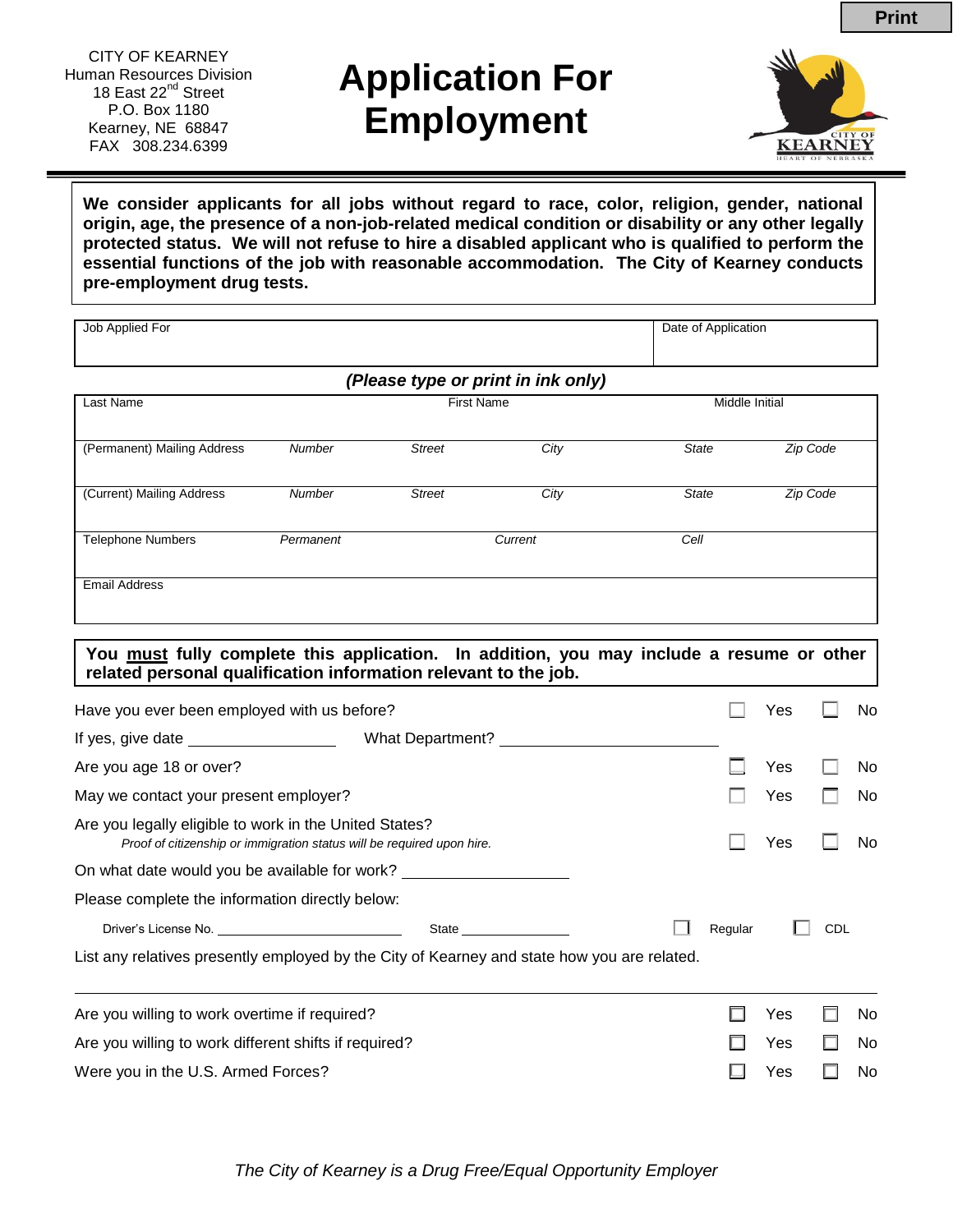### **Employment Experience**

Start with your present or last job including any military service assignments and complete the below information fully. If you need additional space, please continue on a separate sheet of paper.

| Employer                |                 |                    | Dates<br>Employed  | Your Job Title and Major Duties |  |
|-------------------------|-----------------|--------------------|--------------------|---------------------------------|--|
| Address                 |                 |                    |                    |                                 |  |
| State<br>City           |                 |                    | Hourly Rate/Salary |                                 |  |
|                         |                 | Starting           | Final              |                                 |  |
| Telephone Number        | Your Supervisor |                    |                    |                                 |  |
| Reason for Leaving      |                 |                    |                    |                                 |  |
| Employer                |                 |                    | Dates<br>Employed  | Your Job Title and Major Duties |  |
| Address                 |                 |                    |                    |                                 |  |
| City                    | State           |                    | Hourly Rate/Salary |                                 |  |
|                         |                 | Starting           | Final              |                                 |  |
| Telephone Number        | Your Supervisor |                    |                    |                                 |  |
| Reason for Leaving      |                 |                    |                    |                                 |  |
| Employer                |                 |                    | Dates<br>Employed  | Your Job Title and Major Duties |  |
| Address                 |                 |                    |                    |                                 |  |
| City<br>State           |                 | Hourly Rate/Salary |                    |                                 |  |
|                         |                 | Starting           | Final              |                                 |  |
| <b>Telephone Number</b> | Your Supervisor |                    |                    |                                 |  |
| Reason for Leaving      |                 |                    |                    |                                 |  |
| Employer                |                 | Dates<br>Employed  |                    | Your Job Title and Major Duties |  |
| Address                 |                 |                    |                    |                                 |  |
| City                    | State           | Hourly Rate/Salary |                    |                                 |  |
|                         |                 | Starting           | Final              |                                 |  |
| Telephone Number        | Your Supervisor |                    |                    |                                 |  |
| Reason for Leaving      |                 |                    |                    |                                 |  |

#### **Special Skills and Qualifications:**

Summarize special job-related skills and qualifications acquired from employment, military, or other experience.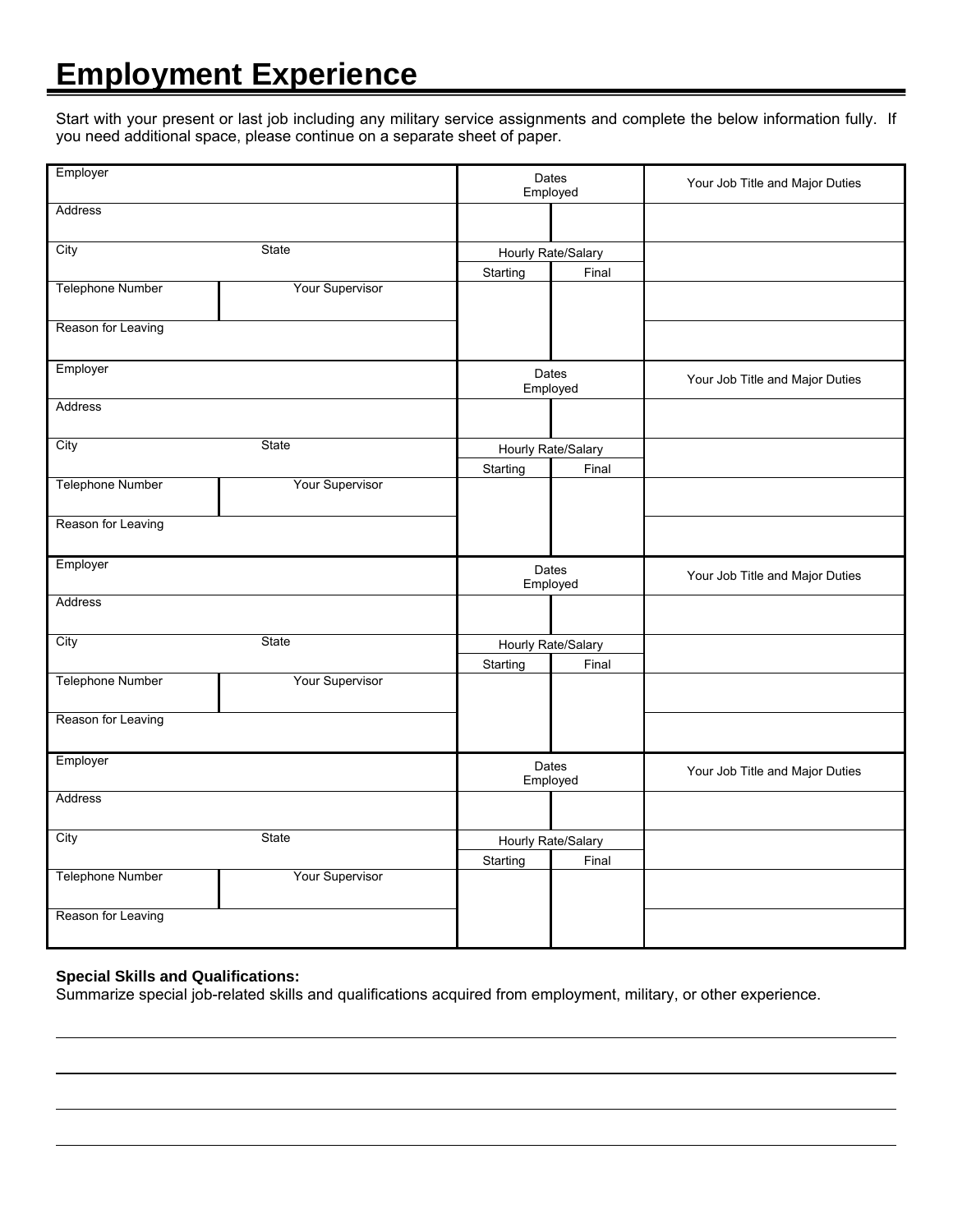### **Education**

|                                                                                                 | High School or GED  | Undergraduate<br>College/University | Graduate/<br>Professional |
|-------------------------------------------------------------------------------------------------|---------------------|-------------------------------------|---------------------------|
| School Name and Location                                                                        |                     |                                     |                           |
| Years Completed                                                                                 | 12<br>10<br>9<br>11 | 3<br>2<br>4                         | $\overline{2}$<br>3<br>4  |
| Diploma/Degree                                                                                  |                     |                                     |                           |
| Describe Course of Study                                                                        |                     |                                     |                           |
| Describe any specialized training,<br>apprenticeship, skills and extra-curricular<br>activities |                     |                                     |                           |
| Describe any honors you have received                                                           |                     |                                     |                           |

List any professional, trade, business, or civic activities and offices held. *You may exclude memberships which would reveal gender, race, religion, national origin, age, ancestry, disability, or political affiliation, or other protected status.* 

#### **References**

| Name | List three references who are neither related to you nor a former employer.<br>Address (City, State, Zip) |  | <b>Years Known</b> |
|------|-----------------------------------------------------------------------------------------------------------|--|--------------------|
|      |                                                                                                           |  |                    |
|      |                                                                                                           |  |                    |

## **Applicant's Statement**

*I certify that answers given in this application are true and complete to the best of my knowledge. I authorize a complete background investigation including, but not limited to, all statements contained in this application for employment as may be necessary in arriving at an employment decision. If I am employed by the City based on this application, I understand that false, misleading or omitted information given in my application or interview(s) may result in discharge.* 

Signature of Applicant Date